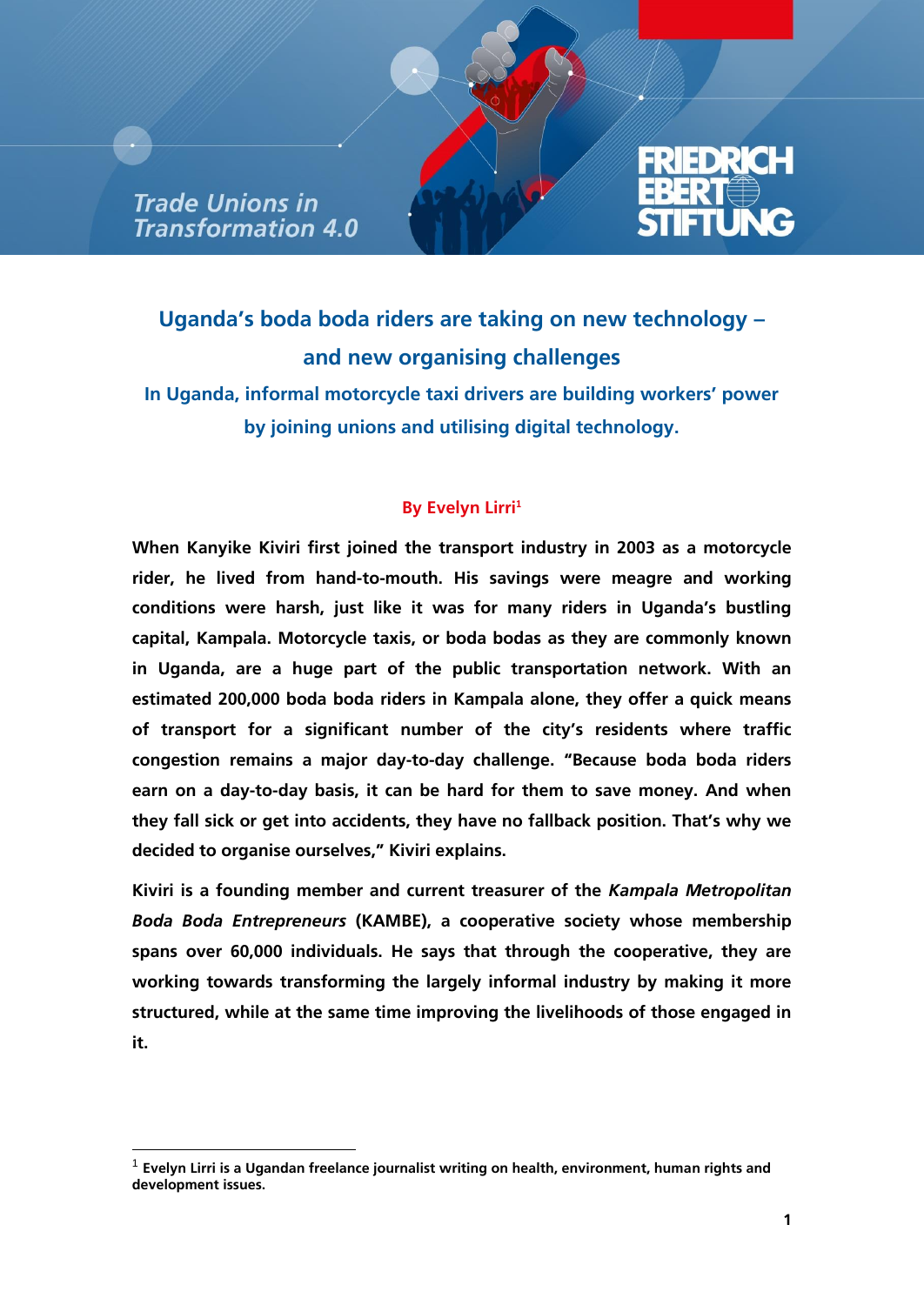**KAMBE has gone through its transformation to reach where it is today. Some of its members were previously affiliated to the** *National Federation for Professional Cyclists Network***, which was formed in 2009. But because it was mired in unending conflicts, the federation eventually disintegrated. Then in 2014, another boda boda association called KAMBA was formed, which in 2015 morphed into a cooperative society and was renamed KAMBE. That same year, [KAMBE also](https://www.equaltimes.org/in-uganda-unions-are-helping-to#.X6QL8Gj7Q2w)  [affiliated to the Amalgamated Transport and General](https://www.equaltimes.org/in-uganda-unions-are-helping-to#.X6QL8Gj7Q2w) Workers' Union (ATGWU). At the time, the ATGWU had embarked on a plan to revitalise itself as a robust trade union through effective mobilisation.** 

**Formed in 1938 as one of the pioneering labour organisations in Uganda, ATGWU started off as a strong union with a significant membership and influence, fighting for secure and safe working conditions and rights for workers. But it suffered several challenges, especially after the introduction of structural adjustment by the World Bank and IMF, which among others things, gutted the secure, public services jobs of many of its members, resulting in a massive drop in trade union numbers and driving the ATGWU to near collapse. However, in recent years the union has embarked on a long-term strategy to address its internal weaknesses, which include a lack of infrastructural resources, organisational inefficiencies, a lack of member participation and internal cohesion. The ATGWU recognizes that addressing these issues will be key if it is to command a strong influence once again in Uganda's transportation industry.** 



*There are an estimated 200,000 boda boda drivers in the Uganda capital of Kampala alone. Organising these workers has been key to the resurgence of one of Uganda's oldest unions, the Amalgamated Transport and General Workers' Union (Nils Macher/Alamy)*

**Part of that strategy has seen it successfully bring on board a significant number of new members. "One of the major achievements of the ATGWU is the dramatic swelling of membership within a short span of time. Surging from a membership**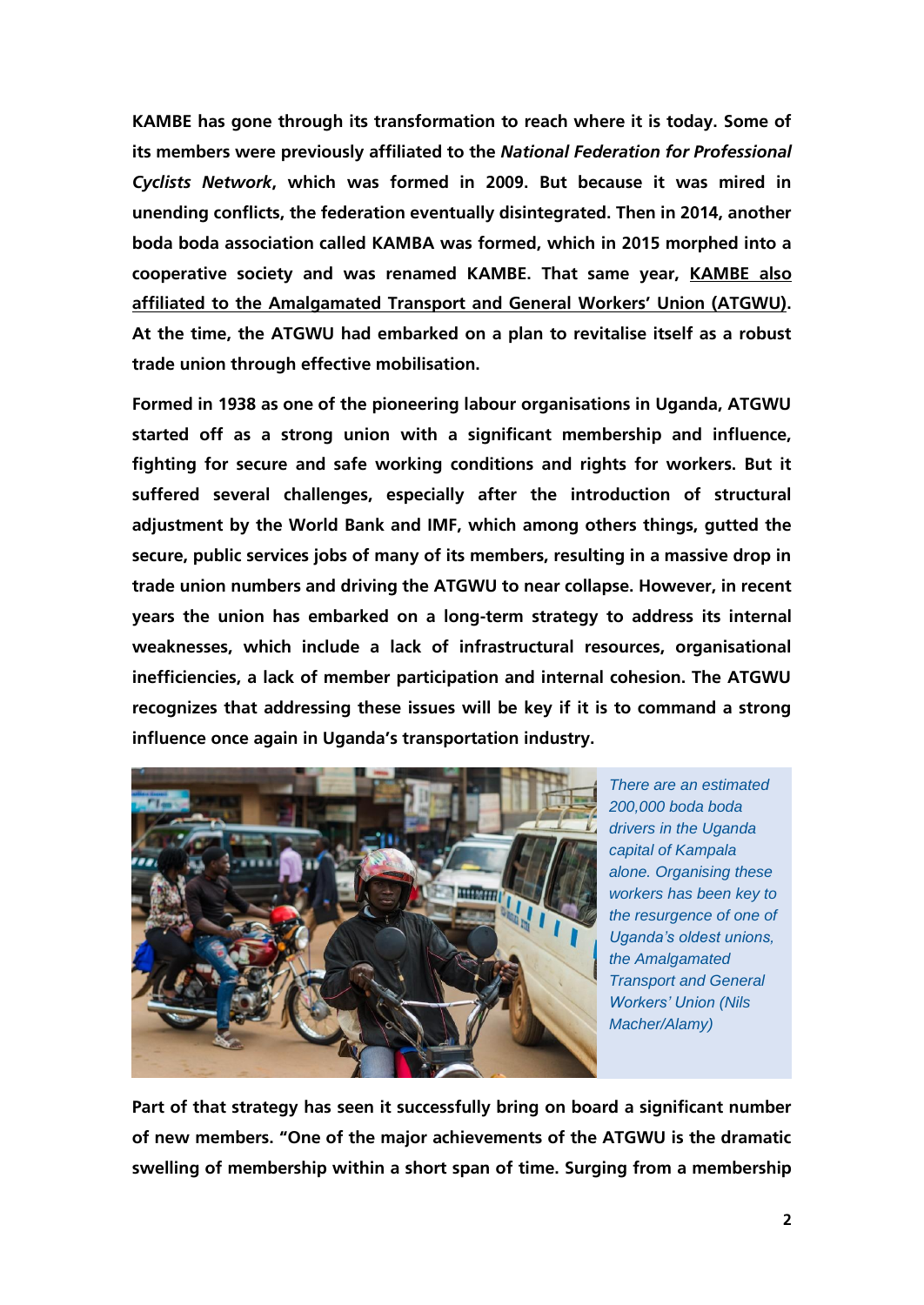**of just over 5,000 members in 2014 to a paid-up membership of 105,000, its strategy of revitalization was premised on the affiliation of mass organisations of informal workers, each of which has its own associational and structural power resources," notes the findings of a new report –** *[Riding on a Union App](http://www.fes.de/cgi-bin/gbv.cgi?id=16849&ty=pdf) – [Uganda's Public Transport Workers' Digital Response to Platforms](http://www.fes.de/cgi-bin/gbv.cgi?id=16849&ty=pdf)* **by Erick Manga, Paula Hamilton and Stephenson Kisingu – by the Friedrich-Ebert-Stiftung (FES).**

**Currently, ATGWU's membership spans workers in the transport, oil, chemical, private security and property services industry. In the public transport sector, it has affiliated to its ranks the Boda Boda, Tuk Tuk and the** *Taxi Workers Union* **(BOTTAX), the** *Kampala Metropolitan Boda Boda Entrepreneurs***, the** *Kampala Operational Taxi Stages Association* **(KOTSA) and the** *Airport Taxi Services Cooperative Society***.**

## **Going digital**

**The report reveals that despite this achievement, the union's rapid membership growth has also presented new challenges for the ATGWU, which now needs to "design and develop acceptable service arrangements and internal reforms to address the full integration of the considerable number of informal workers who are now members." The ATGWU is also working to increase its share of boda boda and taxi operators in Kampala around the digital economy by supporting its affiliates to develop their own ride-hailing apps, in a market where huge multinationals such as Uber and Bolt, and big regional companies such as Safe Boda are already operating while undermining workers' rights. So far, KAMBE, KOTSA and the** *Airport Taxis Cooperative Services* **have all developed separate digital platforms with the help of AGTWU.** 

**KAMBE's app for example has been developed with features that enables its user-members to manage passenger and courier requests, pay membership fees, save money, withdraw funds and track transactions. "With the app, our members will no longer have to go to the different offices to save their money. They can save through the app and the money goes directly into their KAMBE account," says Kiviri.**

**But as the report notes, rolling out the app requires a lot of financial resources, which KAMBE does not have at the moment. Having a smartphone is also an**